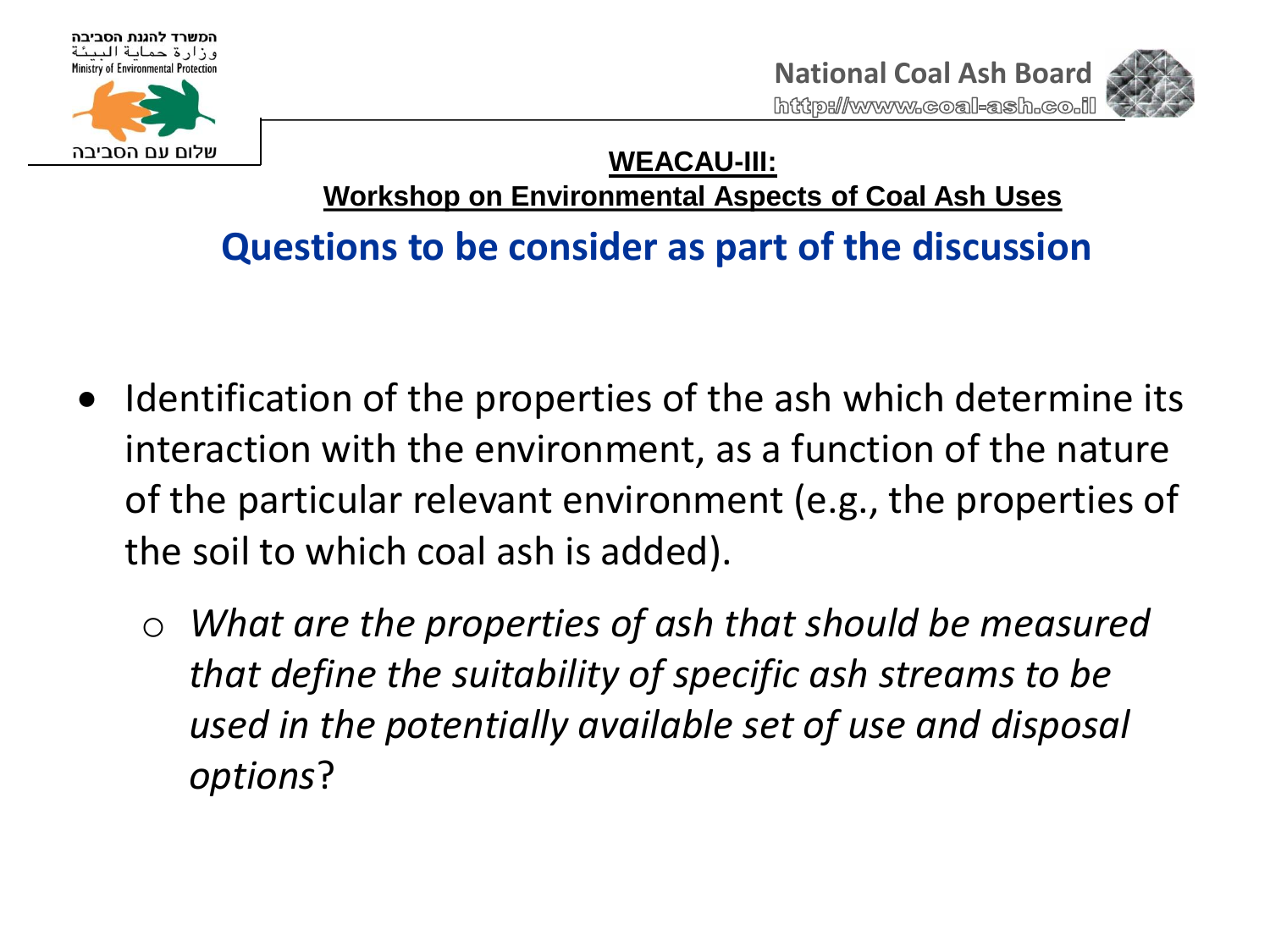



## **WEACAU-III: Workshop on Environmental Aspects of Coal Ash Uses**

- Assessment of the health and environmental risks involved in every application of the ash, taking into consideration the properties of the ash, the relevant environmental situations and the nature of the application.
	- o *How should the human health and environmental risk be assessed to determine the suitability of use options and establish ash quality criteria and usage requirements or constraints for each potentially available use option?*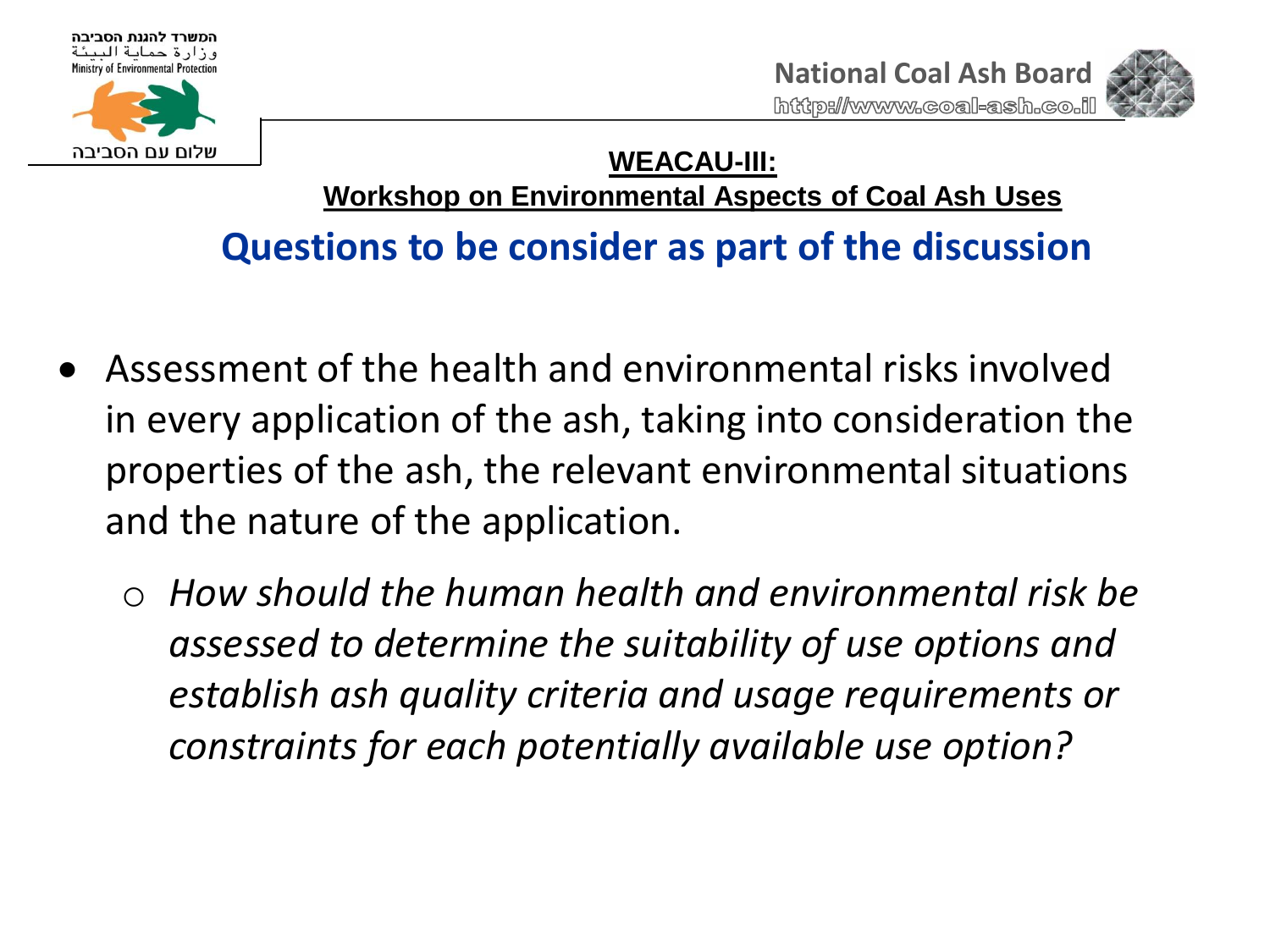



#### **WEACAU-III: Workshop on Environmental Aspects of Coal Ash Uses**

# **Questions to be consider as part of the discussion**

 The suitability of the proposed regulatory policy for each of the ash applications, taking into account given health and environmental criteria and the characteristics of the ash. *(Specific questions follow…)*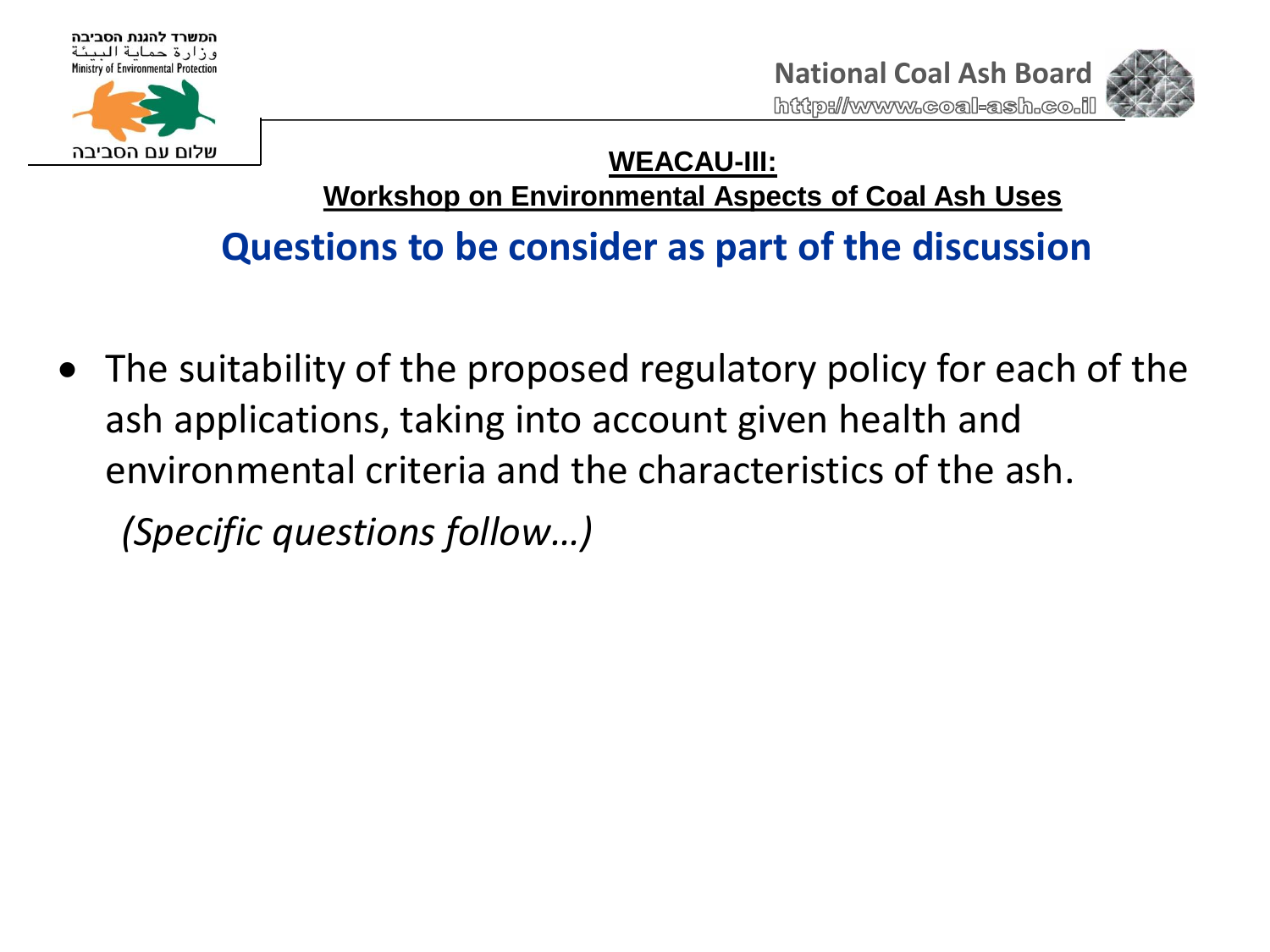





#### **WEACAU-III: Workshop on Environmental Aspects of Coal Ash Uses**

- The suitability of the proposed regulatory policy ....
	- o *What are essential components of regulatory policy and Israeli geography/hydrology that must be defined to enable the needed assessments and establishment of criteria?*
	- o *What is the suitability of the proposed regulatory policy for each of the potential ash uses, considering given health and environmental criteria and the current understanding of the ash characteristics?*
	- o *What are opportunities and suggestions for improvements to the proposed regulatory policy?*